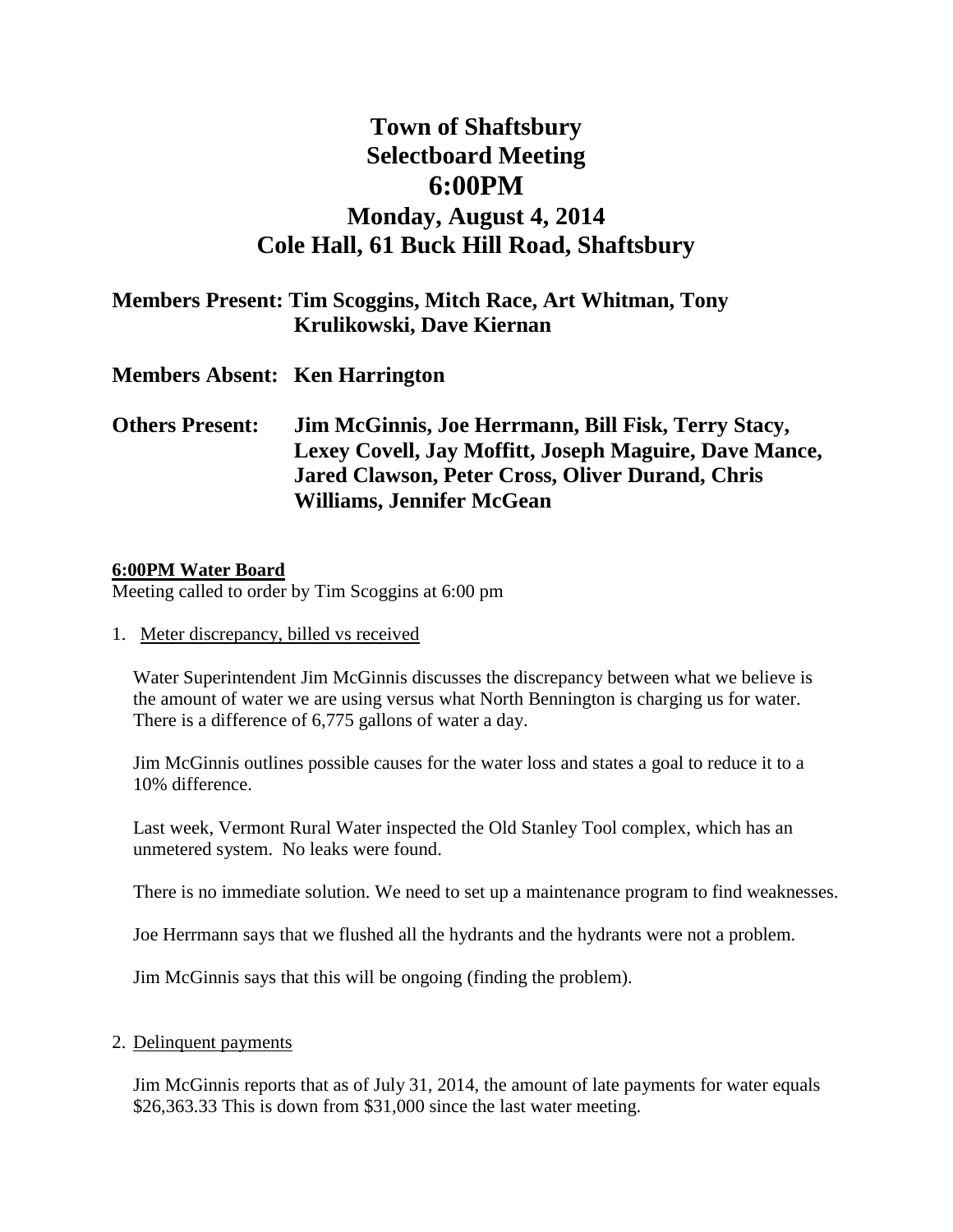Total billings are \$95,000.

Tim Scoggins notes that this is about 30% of the total amount billed for water.

Jim McGinnis asks the Select Board to put a policy in place for delinquent water payments.

Jim McGinnis discussed with Attorney Kevin O'Toole (who gave a presentation on the subject for the Vermont League of Cities and Towns) the possibility of a policy for late water payments and passed out a written draft policy for water delinquency.

Art Whitman asks if partial payments will be allowed. Joe Herrmann states that he may take a partial payment before the water is shut off.

Art Whitman asks if this is a policy or ordinance. Can we just call this a policy?

Tim Scoggins notes that State says 30 days delinquent is a lien on property. That seems harsh. We agree that we should establish a policy. We will look at O'Toole's presentation.

Jim McGinnis states that we can force a tax sale—even though it is not a tax, but a water lien.

Tim Scoggins states that 30% (over 120 days late) is too much.

Jim McGinnis will communicate with Ken Harrington regarding water matters.

Art Whitman asks if we create a new area where houses are serviced with water, is there sufficient water.

Jim McGinnis says that State will not allow North Bennington to sell water to new customers.

Tim Scoggins thanks Jim for all his information.

## **6:30PM Regular Meeting**

- 1. Call to Order Meeting is called to order at 6:37 pm by Tim Scoggins.
- 2. Conflict of Interest Statement No conflicts of interest.
- 3. Approval of Minutes Tim Scoggins asks to change to July 7 minutes is that presentation from Gene Birch who is connected with Sovereign Solar. **Motion:** Tim Scoggins motions to approve the July 7 minutes as amended. Mitch Race 2nds. 4-0-0.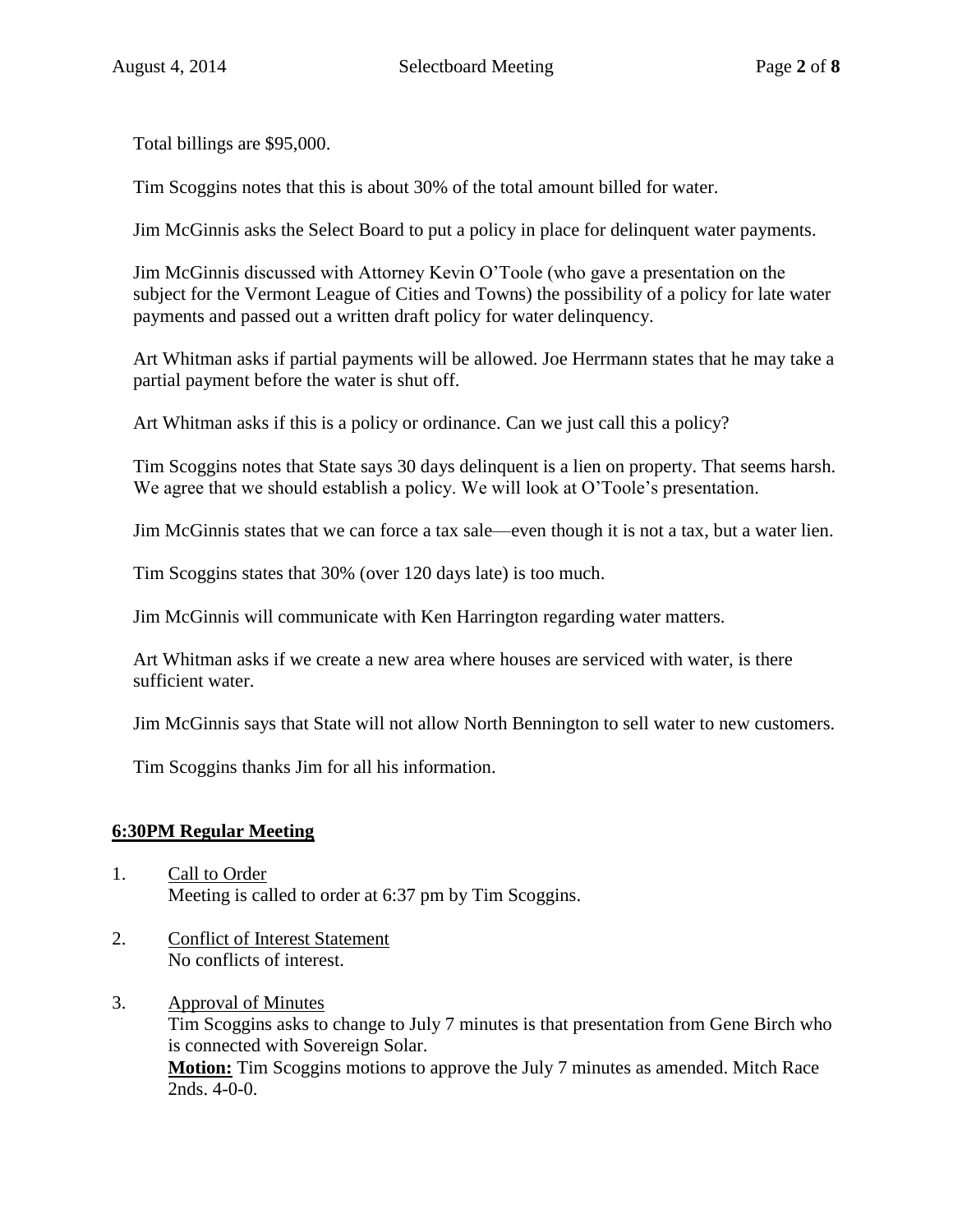**Motion:** Art Whitman motions to approve July 14 minutes. Mitch Race 2nds. Tim Scoggins and Tony Krulikowski abstain. Must wait for Ken Harrington to approve. **Motion fails.**

Changes to July 21 minutes are: Tim Scoggins asks that the specific roads for the snowmobile ordinance are listed and Mitch Race asks that under item 10, it should say "change in the project scope and cost."

**Motion:** Tim Scoggins motions to approve the July 21 minutes with changes. Art Whitman 2nds. Tony Krulikowski abstains. 3-0-0

4. Approval of Warrants

**Motion**: Tim Scoggins motions to approve check warrant #3 for \$46,121.88. Art Whitman 2nds.

Discussion-Mitch Race questions why there are 4 different chloride bills. Dave Kiernan explains that some bills for chloride were for White Creek and need to be paid. We will get the money back from the grant.

Motion passes. 4-0-0.

**Motion:** Tim Scoggins motions to pay the check warrant for \$128.35 for Retirement. Mitch Race 2nds. 4-0-0.

**Motion:** Tim Scoggins motions to pay Payroll warrant in the amount of *\$17,000.62.* Motion passes 4-0-0.

#### 5. Announcements

Tim Scoggins announces that he is happy to have Tony (Krulikowski) back. Our thoughts are with Ken (Harrington) who is not here tonight.

Tim Scoggins announces that a new Town Administrator has been hired. Tim acknowledges and thanks Dave Kiernan for hitting the ground running.It has been nine and "we haven't missed a beat." Tim thanks outgoing Town Administrator Margy (Becker; who is not present) for making this a smooth transition.

Tim Scoggins and Mitch Race announce that the open house event by the Shaftsbury Historical Society on Sunday was a hit.

## 6. Public Comments

Jay Moffitt discusses clear-cutting which was mentioned in a discussion about the Town Plan in the last Select Board meeting. In 1997, Act 15 was passed. This process is controlled by the State. He asks the Board to review. Tim Scoggins states that the document being held up was an over cite but it is now cited in the Town Plan.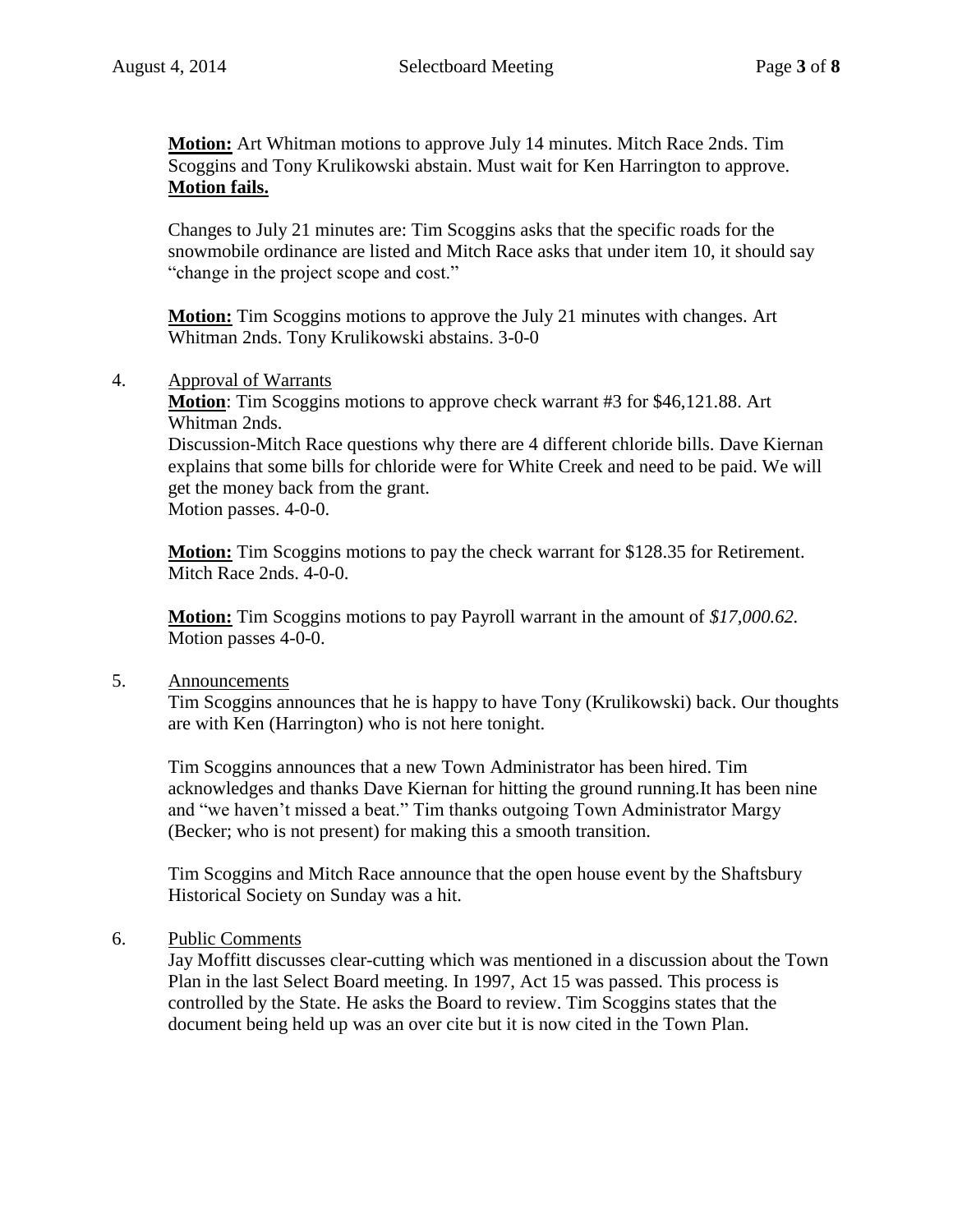Jay Moffitt also asks about missing road signs: Shaftsbury Hollow, Granger Hollow... Tim Scoggins states that the signs keep getting stolen. David Kiernan will find out the status of the signs.

Jay Moffitt asks when grader training will happen. Tim Scoggins states that this has not happened yet.

Jay Moffitt asks who is responsible for maintaining culverts. Tim Scoggins says it is the property owner. Jay Moffitt says the house that burned on Shaftsbury Hollow Road has a blocked culvert. A note was made by the Select Board.

#### 7. Road Foreman Update

Terry Stacy states that there is no time to dig new ditches because the existing ones need to be cleaned over and over again this year. The sand on the roads keeps filling the ditches up.

#### a. White Creek / Bank Paving

The Road Department is still working on this. Art Whitman and Terry Stacy discuss potential problems still at Brownell's. Terry and road crew put block down but the soil does not seem stable. A core sampler may need to come drill and see what is actually there in the ground.

## b. Potential Sale of Roadside Mower to North Bennington

This item should read "Potential Sale **from** North Bennington" not "**to** North Bennington."

The Road Dept. is 95% finished with roadside mowing with borrowed mower from North Bennington.

There is too much wrong with mower considered for purchase to buy. We can look at used mowers for sale from other municipals which are reasonable.

Tim Scoggins and Dave Kiernan want to know if it is cost effective to bid out mower.

Terry Stacy says it is about \$105,000 to buy a new mower. But we don't need a new tractor.

Mitch Race states that ongoing maintenance will be needed with a new mower.

Terry Stacy says if we could buy a decent brush hog, the Town could mow the landfill.

#### 8. Treasurer – Financial Reports

Treasurer Bill Fisk presents financial information showing that we currently have a surplus of \$14,000 at the bottom line.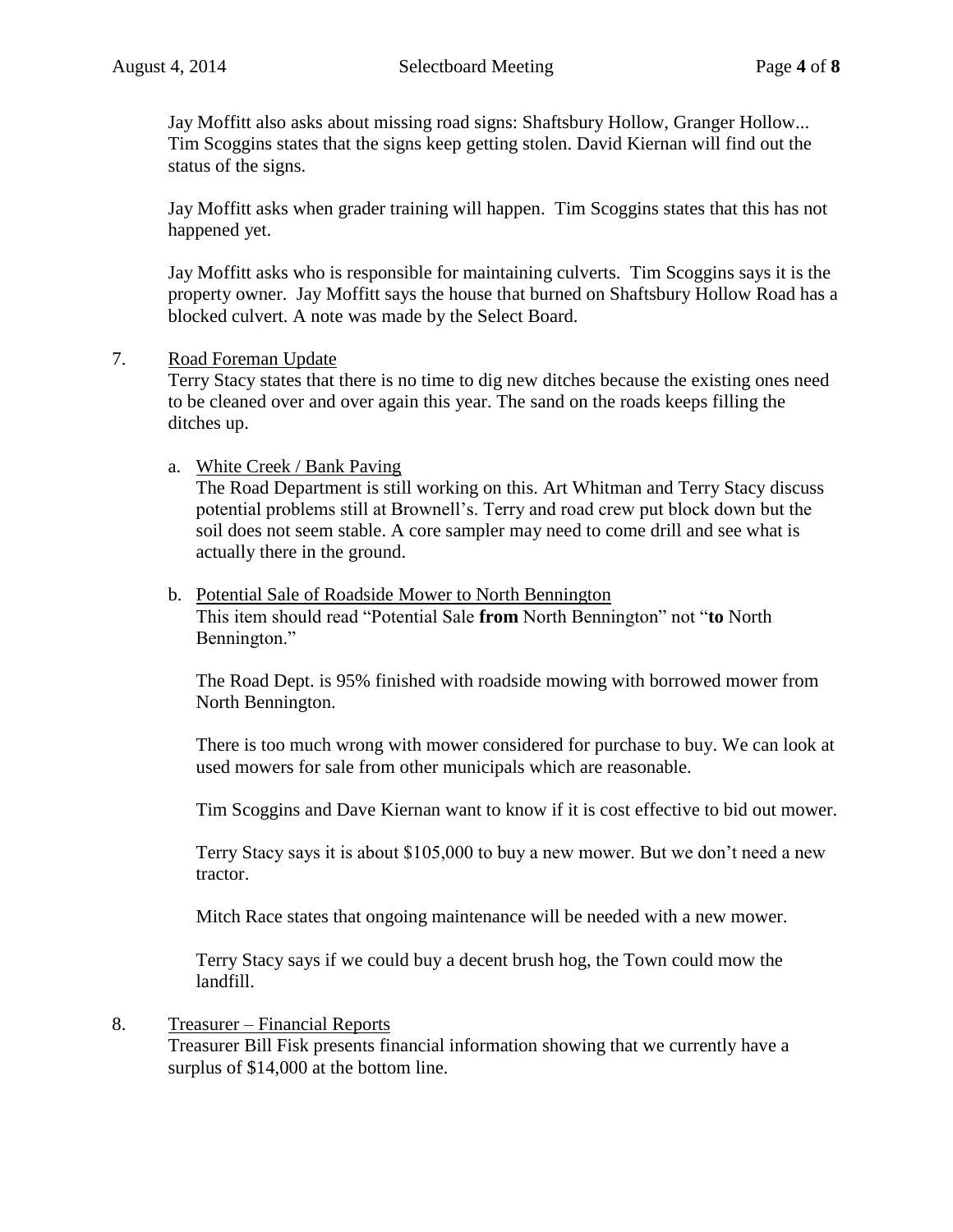Items under budget include services, fines and forfeitures, administrative expenses, Cole Hall repairs, Town Clerk expenses, Delinquent Tax Collector expenses, listers' expenses, auditing, public safety, public works, and highway construction.

Items slightly over budget include cemetery expenses, accounting and payroll budget, Howard Park. Highway equipment is \$18,000 over budget.

Bill Fisk states that next time there will be stronger numbers in the general fund. A separate capital project fund for White Creek will help the numbers.

Bill Fisk states that he is an advocate of maintaining a reasonable fund balance, but we are going to be borrowing before tax revenues come in.

Tim Scoggins says "I don't think you're an advocate of building up a fund balance to the point where we do not have to borrow."

Bill Fisk notes that it is appropriate to have a reserve of \$250,000, which is a little more than 15% of annual budgeted expenses. It gives us a safety valve. Unfortunately, interest is 1.25%.

#### 9. Glanovsky Property – Assign to Maguire

Joseph Maguire's property abuts the land purchased by Tim Scoggins on the town's behalf at a tax sale because no one else bid. Maguire wishes to purchase the land from the town. By law, the town cannot profit from such a sale but may sell the land for the price paid.

Attorney Kevin O'Toole (not present at meeting) said that if we assign our bid to them and minutes from the meeting are provided, he can assign the land to Joseph Maguire.

Art Whitman asks if Joseph Maguire will pay us arrears in taxes. Also, does he pay 8%.

Tim Scoggins says that Joseph Maguire will pay a fraction each month and also pay Kevin O'Toole for his fees.

Tony Krulikowski asks if it is vacant or is there a building on it. Joseph Maguire answers that there is a building on it now.

**Motion:** Mitch Race motions to assign the Glanovsky Property to Maguire. Tim Scoggins 2nds. 4-0-0.

## 10. Snowmobile Ordinance

Follow up on last meeting's discussion of a snowmobile ordinance.

Mitch Race states that the snowmobilers should be asked if they are going to be more than five feet from the plowed area.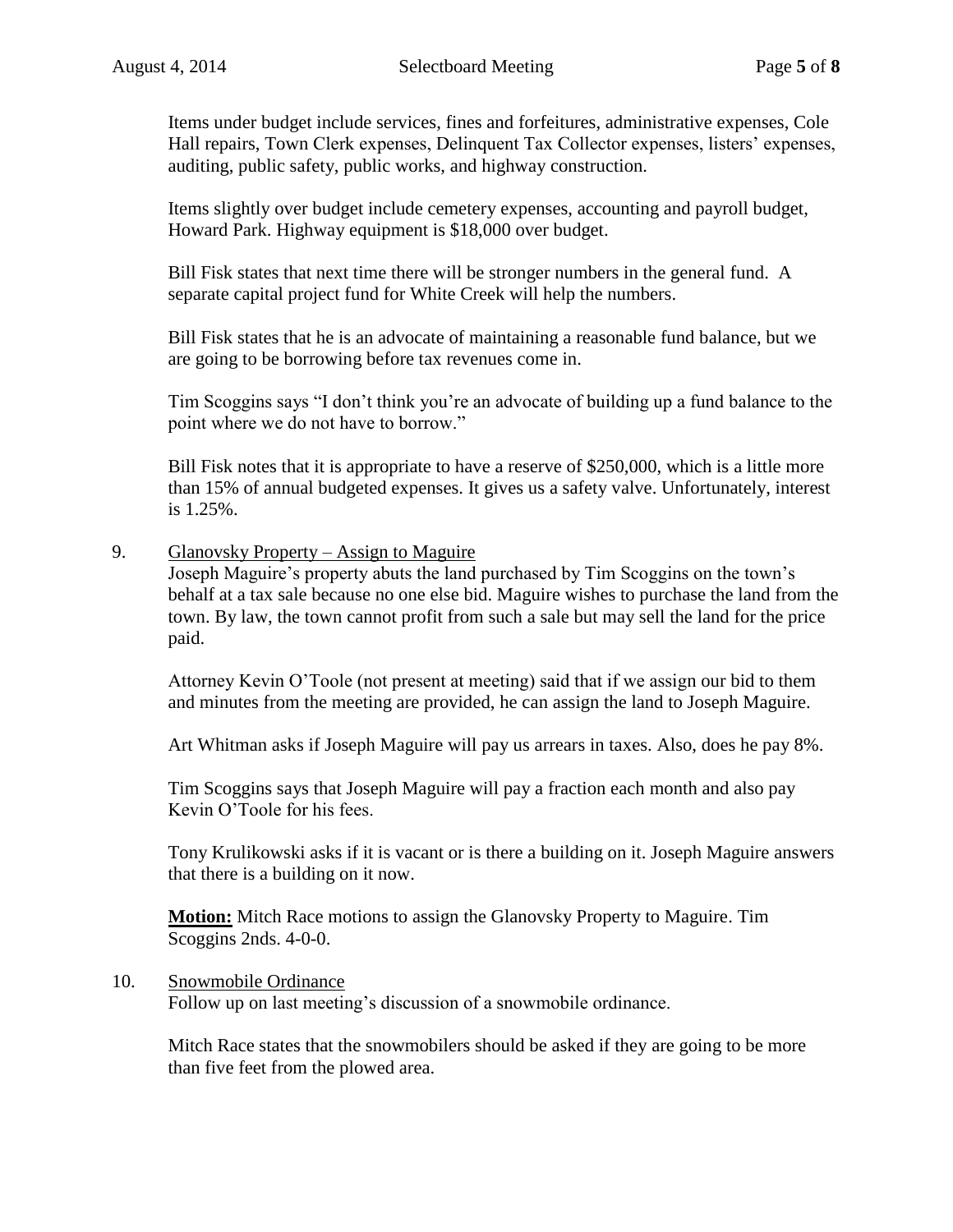Tim Scoggins states that he would like to see where they travel. If they are staying 5 feet back, they (the snowmobilers) do not need our blessing.

Art Whitman asks if an ordinance would be for specific roads or if it would be town wide.

Dave Kiernan will look for a town that is similar in landscape and has an ordinance on snowmobiling. It may take time to find an ordinance and adjust it to our needs.

Tim Scoggins states that we believe they are asking for unplowed shoulder less than five feet. We will check with them to see if they want to encroach on five feet.

We will warn—do the required notifications—and pass on September 1.

Tim Scoggins spoke to the state police and they suggested road signs to let people know about snowmobiling in the area.

## 11. Town Plan

## a. Planning Commission on VR-2

Chris Williams from the Planning Commission presents the idea of creating VR-2 or a second Village Residential district that surrounds the current Village Residential district and has a lot size of ½ acre.

There is no suitable land in the Village Residential district to build new housing and this new district would afford the Village a chance to grow.

Parcels discussed are currently in the RR4:0 district (1) a parcel on Buck Hill Road, part of the Lear property to the railroad, (2) from the Water Plant to circle around the Howard property to 7A, and (3) Twitchell Hill to the top of the hill.

#### b. Discussion

Art Whitman asks how much is with anticipation of town water.

Chris Williams states that if no town water is available, zoning stays the same.

Art Whitman asks if Chris Williams was aware that the Water Department stated that North Bennington will not sell us any more water. State will not allow North Bennington to sell us more water.

Chris Williams was told there is enough capacity for 30 more houses.

Mitch Race states that VR-2 is just an option. It does not force anyone to sell or subdivide.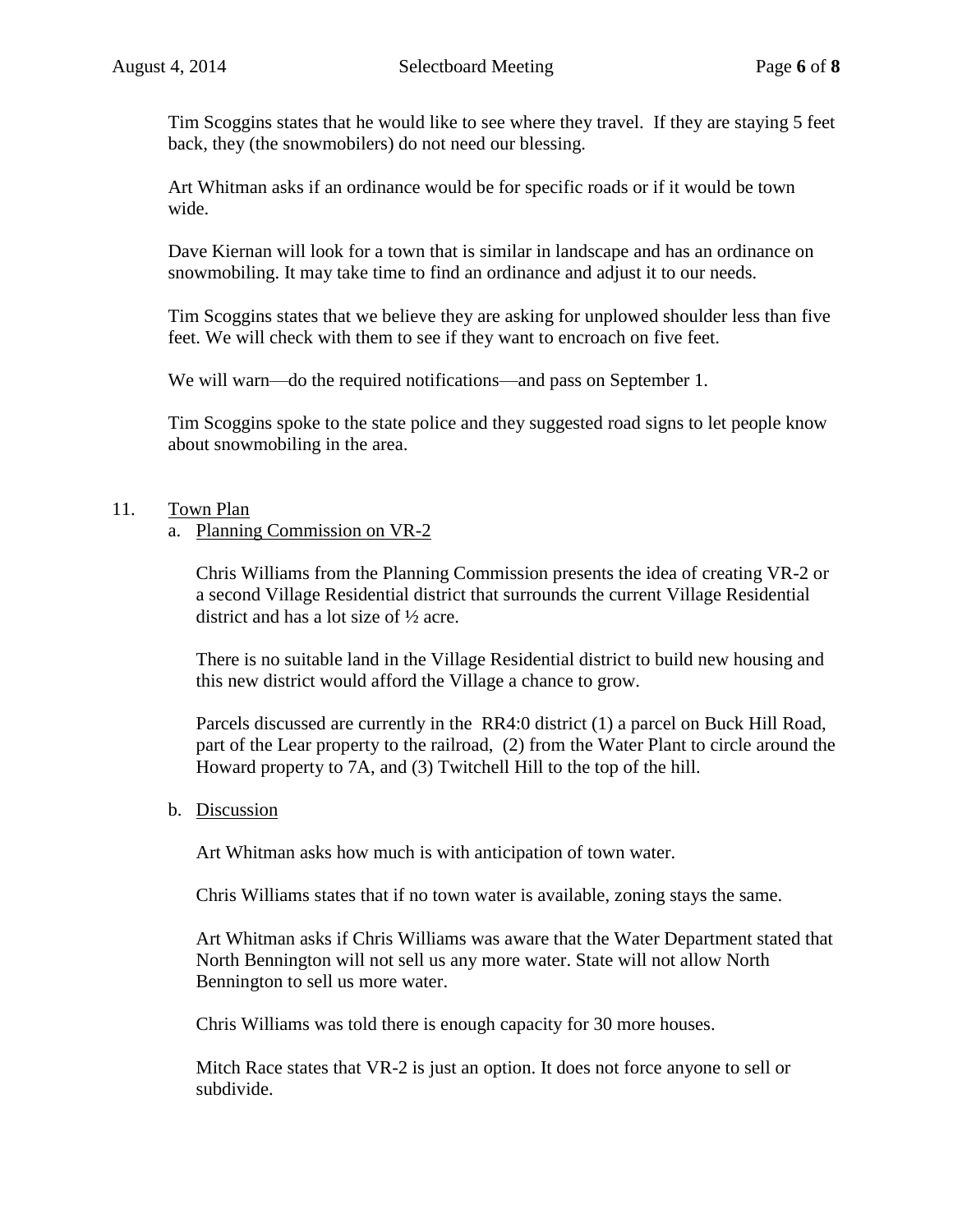Jared Clawson states that he does agriculture on former Howard property. How does this impact him? Do taxes go up?

Mitch Race says that taxes do not go up. It just gives options if you choose to sell.

Lexey Covell asks what is happening with the country store?

Tim Scoggins states that Evan Galle said they had inquiries, but nothing has been mentioned lately.

Dave Mance states that he agrees with Chris (Williams). But what do we see for the vision of Shaftsbury? Houses are being fixed up in the village. Instead of expanding the district for density, we should concentrate on fixing run-down housing. Buck Hill is a dangerous road. If our vision could be to take what we have and fix it, it's better.

Oliver Durand states we should discourage multi-family housing, but encourage a Homestead-Mews-type development for older people.

Peter Cross agrees with Dave to encourage people to fix up their homes. We haven't had change in Village in 50 years due to lack of sewer system. Property development is limited by lack of sewer.

Tim Scoggins states that we do not have the water, a sewer system, retail business in the Village right now.

Motion: Mitch Race motions to include VR2 in the current draft of the town plan. **Motion fails**. 1-3-0.

Tim Scoggins states that if we are not going to change the current version of the town plan, we ought to adopt it.

Motion: Tim Scoggins motions to accept current version (version Town Plan 2014 short 1F) of the Town Plan that the Select Board intends to adopt. The final meeting hearing will be August 25, 2014 (3 weeks from now). Art Whitman 2nds. Motion passes. 4-0-0.

This meeting needs to be separate from the regular Select Board meeting. Meeting to be televised. It will start at 7:00 pm.

## 12. Town Administrator's Report

David Kiernan states he has received one bid for mowing the landfill cap and that bid is way over. Should we re-bid instead of negotiating with sole bidder?